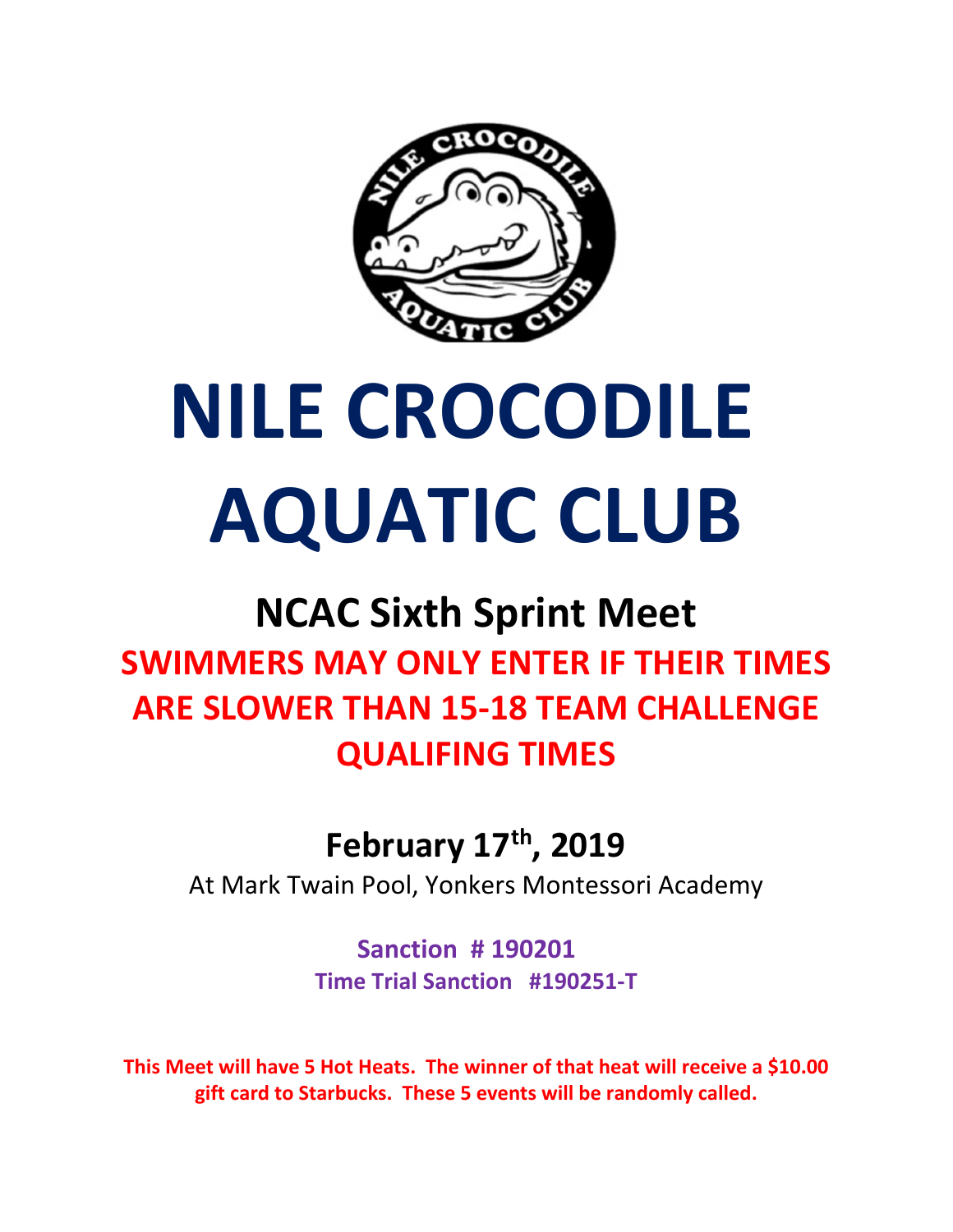### NCAC Sixth Sprint Meet February 17<sup>th</sup>, 2019

| <b>SANCTION:</b><br><b>LOCATION:</b> | Held under the sanction of USA Swimming/Metropolitan Swimming, Inc. #.<br>Mark Twain Pool, Yonkers Montessori Academy, 160 Woodlawn Avenue,                                                                                                                                                                                                                                                                                                                                                                                                                                                                                                                        |  |  |
|--------------------------------------|--------------------------------------------------------------------------------------------------------------------------------------------------------------------------------------------------------------------------------------------------------------------------------------------------------------------------------------------------------------------------------------------------------------------------------------------------------------------------------------------------------------------------------------------------------------------------------------------------------------------------------------------------------------------|--|--|
|                                      | Yonkers NY 10704                                                                                                                                                                                                                                                                                                                                                                                                                                                                                                                                                                                                                                                   |  |  |
| <b>FACILITY:</b>                     | 25 Yard pool with 8 6ft lanes and non-turbulent lane lines. Colorado<br>electronic timing system. NO SMOKING ALLOWED IN THE BUILDING.<br>Teams are expected to police and maintain their areas on the pool deck.<br>Athletes, parents and children are restricted to the pool area and<br>spectators stand and are not authorized to be in any other part of<br>the building. The pool has been certified in accordance with Article<br>104.2.2C (4). 12 feet in deep end, 4 feet in shallow end.                                                                                                                                                                  |  |  |
| <b>SESSION:</b>                      | Sunday Warm-up @ 10:00 AM Meet Starts @ 11:00 AM February 17 <sup>th</sup> , 2019.                                                                                                                                                                                                                                                                                                                                                                                                                                                                                                                                                                                 |  |  |
| <b>FORMAT:</b>                       | Timed finals Deck seeding will be in place.                                                                                                                                                                                                                                                                                                                                                                                                                                                                                                                                                                                                                        |  |  |
| <b>ELIGIBILITY:</b>                  | Open to all USA Swimming/Metropolitan Swimming Inc. registered<br>swimmers. All swimmers participating in this meet must be registered by<br>the first day of the meet. Age on 02/17/2019 will determine age for the<br>entire meet.                                                                                                                                                                                                                                                                                                                                                                                                                               |  |  |
| <b>DISABILITY:</b>                   | Swimmers with disabilities are encouraged to attend. Contact the meet                                                                                                                                                                                                                                                                                                                                                                                                                                                                                                                                                                                              |  |  |
| <b>SWIMMERS:</b>                     | director if you need special consideration. The athlete (or the athlete's                                                                                                                                                                                                                                                                                                                                                                                                                                                                                                                                                                                          |  |  |
|                                      | coach) is also responsible for notifying the meet referee of any disability<br>prior to the competition.                                                                                                                                                                                                                                                                                                                                                                                                                                                                                                                                                           |  |  |
| <b>ENTRIES:</b>                      | Swimmers are limited to 5 events per day. The meet will be run on<br>computer using Hy-Tek's Meet Manager. Teams must submit entries using<br>an export file of Hy-Tek Team Manager. Email ALL entries to<br>MagdyShokry@hotmail.com Payment must be received by Sunday,<br>February 17 <sup>th</sup> , 2019. An email confirming receipt of entries and a<br>meet entries report will be sent to the coach. Please contact Monique if you do<br>not receive such a report within 2 days of your original email.<br>NT (no time), paper, phone or fax entries will NOT be accepted.<br>U.S. Mail Entries/ Payment to: Magdy Shokry 132-15 57 RD Flushing NY 11355. |  |  |
| <b>DEADLINE:</b>                     | 1: Metro LSC teams will be given priority on a first come/first served basis.<br>Metro team's entries must be received by February $7th$ , 2019.<br>2: The final entry deadline for this meet is February 13 <sup>th</sup> , 2019.<br>3: Metro entries received between February $6th$ , and February 12 <sup>th,</sup><br>and all entries from other LSC's will be entered in the order they were<br>received, as space allows. An email confirming receipt of entries if you<br>provide an email contact. Please contact Meet Director if you do not<br>receive such a report within 2 days of your original email.                                              |  |  |
| <b>ENTRY FEE:</b>                    | An entry fee of $\frac{2}{5}$ 5:00 per individual event and \$10 for each relay must<br>accompany the entries. Make check payable to: NCAC Payment must be<br>received by February 14 <sup>th</sup> , 2019 for email entries. Payment must be<br>included with all mail entries. Failure to pay entry fees by this deadline<br>could result in teams being barred from the meet.                                                                                                                                                                                                                                                                                   |  |  |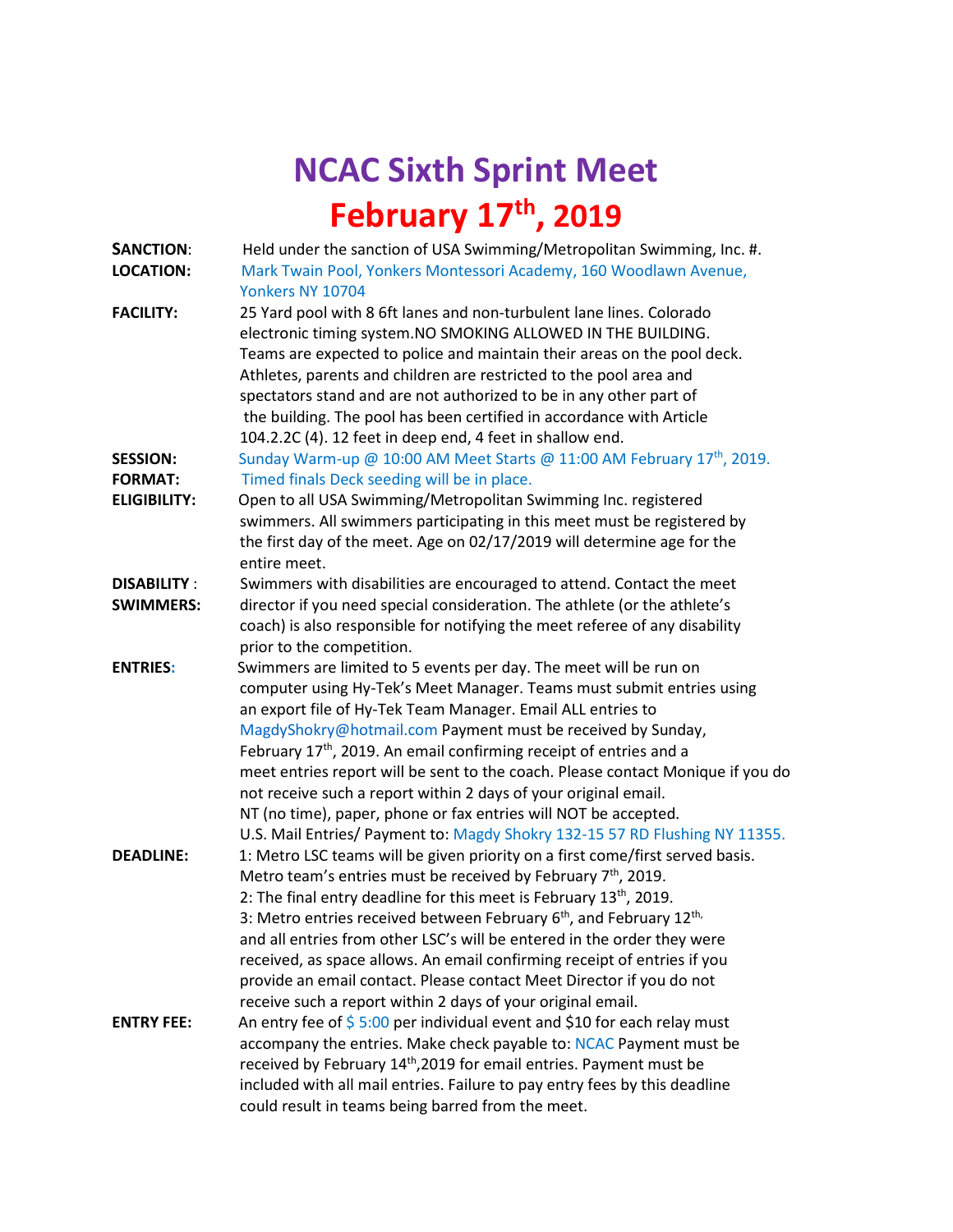| <b>WARM-UP:</b>      | General warm-up will be in place, team assignment lanes will be posted.     |  |  |
|----------------------|-----------------------------------------------------------------------------|--|--|
| <b>SCRATCHES:</b>    | Coaches will be given scratch sheets upon check. All scratches are due no   |  |  |
|                      | later than 30 minutes prior to the start of the session. Coaches are asked  |  |  |
|                      | to indicate clearly individual events scratches and which swimmers will not |  |  |
|                      | be participating in the session                                             |  |  |
| <b>COACHES:</b>      | In accordance with Metropolitan Swimming Inc. Policy, only those coaches    |  |  |
|                      | who display current, valid USA Swimming credentials will be permitted to    |  |  |
|                      | act in a coaching capacity at this meet. Coaches who do not possess         |  |  |
|                      |                                                                             |  |  |
|                      | these credentials will be required to leave the deck area.                  |  |  |
| <b>AWARDS:</b>       | Ribbons will be given to 1-8 places for 12 and under only, heat winner will |  |  |
|                      | be awarded too for all events.                                              |  |  |
| <b>OFFICIALS:</b>    |                                                                             |  |  |
| <b>Meet Referee:</b> | Frank A. Zarnitz, anssec180@msn.com. (917) 284-0477                         |  |  |
|                      | Officials wishing to volunteer should contact Meet Referee                  |  |  |
|                      | ADMIN OFFICIAL: Wendy Martinez bellamiamour@usa.net                         |  |  |
|                      | MEET Director: Magdy Shokry (magdyshokry@hotmail.com)                       |  |  |
| <b>RULES:</b>        | The current USA Swimming Rules and Regulations will apply.                  |  |  |
|                      | The USA Swimming Code of Conduct is in effect for the duration of the       |  |  |
|                      | meet. The overhead start procedure may be used at the discretion of the     |  |  |
|                      | meet Referee.                                                               |  |  |
|                      |                                                                             |  |  |
|                      | "Deck changes are prohibited"                                               |  |  |
|                      | "Use of Audio or visual recording devices, including a cell                 |  |  |
|                      | phone, is not permitted in changing areas, rest rooms,                      |  |  |
|                      | locker rooms, or behind the blocks".                                        |  |  |
|                      |                                                                             |  |  |
| <b>Starting</b>      | Any swimmer entered in the meet must be certified by a USA Swimming         |  |  |
|                      | member-coach Rule as being proficient in performing a racing start or       |  |  |
|                      | must start each race from within the lane.                                  |  |  |
|                      |                                                                             |  |  |
| <b>SAFETY:</b>       | Metropolitan Safety and Warm-up procedures will be in effect. Marshals      |  |  |
|                      | will be present throughout warm-ups and competition, and have the           |  |  |
|                      | authority to remove, with the concurrence of the meet Referee, any          |  |  |
|                      | swimmer, coach, club, or spectator for failure to follow the safety rules.  |  |  |
| <b>Policy</b>        | Any photographer or videographer, who intends to take pictures at a         |  |  |
|                      | Metropolitan Swimming sanctioned meet, must complete and submit a           |  |  |
|                      |                                                                             |  |  |
|                      | Photographer Registration Form to the Meet Director before commencing       |  |  |
|                      | activity. Forms are available on the Metropolitan Swimming website as well  |  |  |
|                      | as from the Meet Director. Swimmer's families, taking photos of their       |  |  |
|                      | children from the spectator area, are not subject to this policy.           |  |  |
| <b>DISCLAIMER:</b>   | Upon acceptance of his/her entries, the participant waives all claims       |  |  |
|                      | against Mark Twain Pool, Yonkers Montessori Academy, Nile Crocodile         |  |  |
|                      | Aquatic Club, Metropolitan Swimming Inc., & USA Swimming Inc., and          |  |  |
|                      | their agents or representatives for any injury occurring as a result of the |  |  |
|                      | meet. AUDIO Use of Audio or visual recording devices, including cell        |  |  |
|                      | phones is not permitted in changing areas, rest rooms or locker rooms.      |  |  |
|                      | Art. - 202.3 and 202.4                                                      |  |  |
|                      |                                                                             |  |  |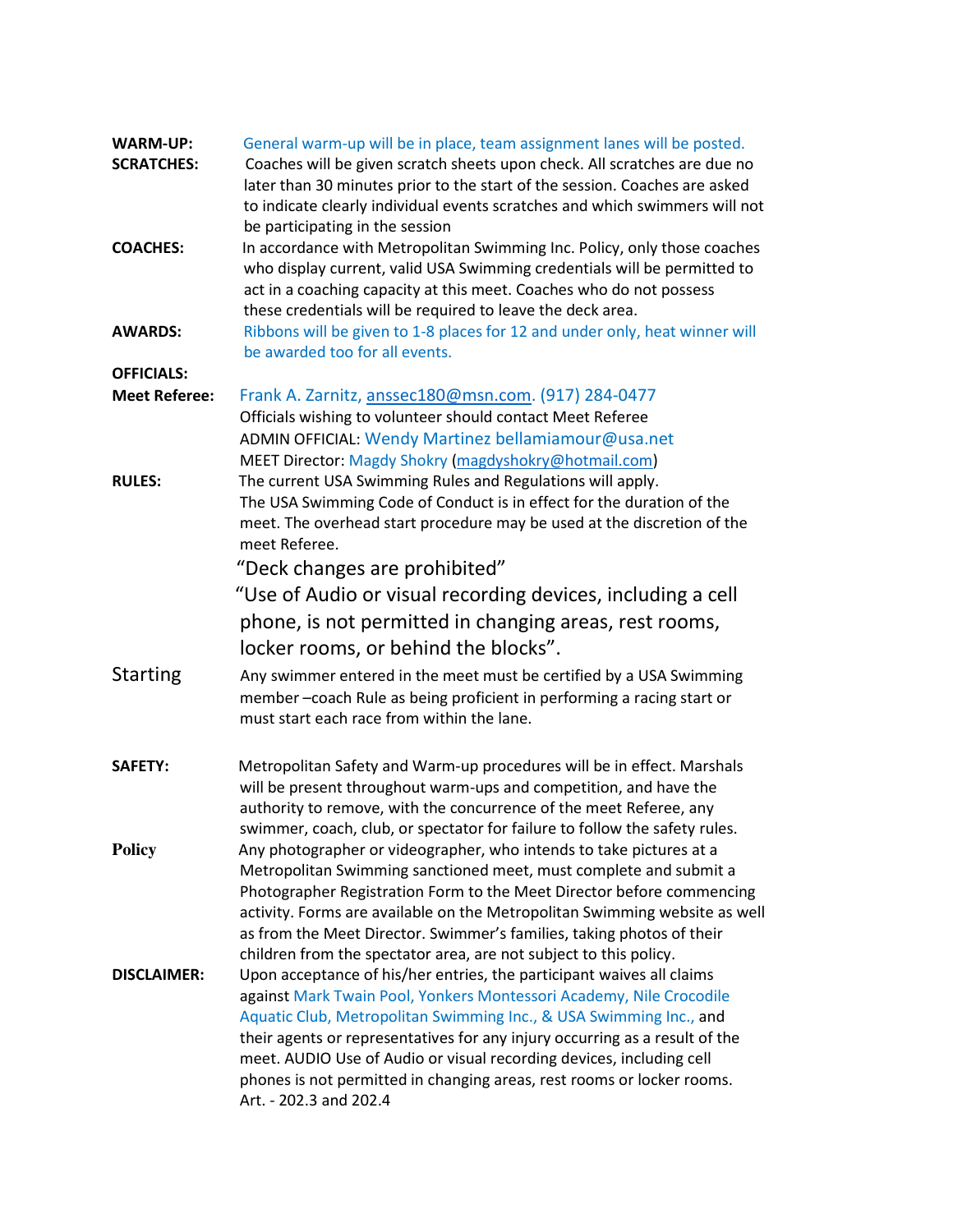| <b>ADMISSION:</b>  | \$5.00 Admission \$2.00 Programs                                                     |  |  |
|--------------------|--------------------------------------------------------------------------------------|--|--|
| <b>MERCHANTS:</b>  | Food and Beverage Concessions provided by NCAC Swim Team.                            |  |  |
| <b>PARKING:</b>    | parking free in street in front of the swimming pool out of the Campus.              |  |  |
|                    | DIRECTIONS: From the North (choose 1 from below) Taconic Parkway                     |  |  |
|                    | South to Sprain South to Bronx River Parkway South. After Cross County               |  |  |
|                    | Parkway exits, take the Second Bronx River Road Exit. Make a right onto              |  |  |
|                    | Bronx River Road and the immediate left onto Wakefield Avenue. Go                    |  |  |
|                    | approximately 5 blocks. Pool entrance is at the corner of Wakefield Avenue           |  |  |
|                    | and Woodlawn Avenue. 87 South to Exit 4, Cross County Parkway. Stay                  |  |  |
|                    | on Service Road South to Yonkers Avenue. Make a left onto Yonkers                    |  |  |
|                    | Avenue. Continue for approximately .25 mile and make a right onto Kimball            |  |  |
|                    | Avenue. Bear left onto Sterling Avenue, Then Bear Left onto Woodlawn                 |  |  |
|                    | Avenue. Pool Entrance is at the corner of Wakefield Avenue and                       |  |  |
|                    | Woodlawn Avenue.                                                                     |  |  |
| <b>DRONES:</b>     | Operation of a drone, or any other flying apparatus, is PROHIBITED over the venue    |  |  |
|                    | (pools, athlete/coach areas, spectator areas and open ceiling locker rooms) any time |  |  |
|                    | athletes, coaches, officials and/or spectators are present.                          |  |  |
| DIRECTIONS:        | From Long Island Take 495 Long Island Expressway West towards                        |  |  |
|                    | Whitestone Bridge. Merge onto Cross Island Parkway North. Merge onto                 |  |  |
|                    | I295 North via Exit 33Bronx/New England. Merge onto I695 /North Throgs               |  |  |
|                    | Neck Expressway via Exit 10, I95New Haven. 1695 / North Throgs Neck                  |  |  |
|                    | becomes I95 North. Take the Baychester Avenue. Exit 12 on the left. Turn             |  |  |
|                    | slight right onto Baychester Avenue. Baychester Ave becomes East\ 241st              |  |  |
|                    | street. East 241st becomes Wakefield Avenue. Turn right onto Woodlawn                |  |  |
|                    | Avenue. 160 Woodlawn Avenue is on the right.                                         |  |  |
| <b>DIRECTIONS:</b> | From NY City 87 North towards Albany. Take the East 233rd Street Exit 13.            |  |  |
|                    | Stay Straight on East 233rd Street and make 1st left onto Van Courtland              |  |  |
|                    | Park East. Van Courtland Park east becomes Kimball Avenue. Turn Right                |  |  |
|                    | onto Wakefield Avenue. Turn Left onto Woodlawn Avenue. 160 Woodlawn                  |  |  |
|                    | Avenue is on the right.                                                              |  |  |
| <b>Starting:</b>   | Any swimmer entered in the meet must be certified by a USA Swimming                  |  |  |
|                    | member-coach Rule as being proficient in performing a racing start or                |  |  |
|                    | must start each race from within the lane.                                           |  |  |
| Compliance:        | Water when unaccompanied by a member-coach, it is the responsibility of              |  |  |
|                    | The swimmer or the swimmer's legal guardian to ensure compliance with                |  |  |
|                    | this requirement. Deck Except where venue facilities require otherwise,              |  |  |
|                    | changing into or out of swimsuits other                                              |  |  |
| <b>CHANGING:</b>   | than in the locker rooms and rest rooms is not appropriate and is                    |  |  |
|                    | prohibited.                                                                          |  |  |